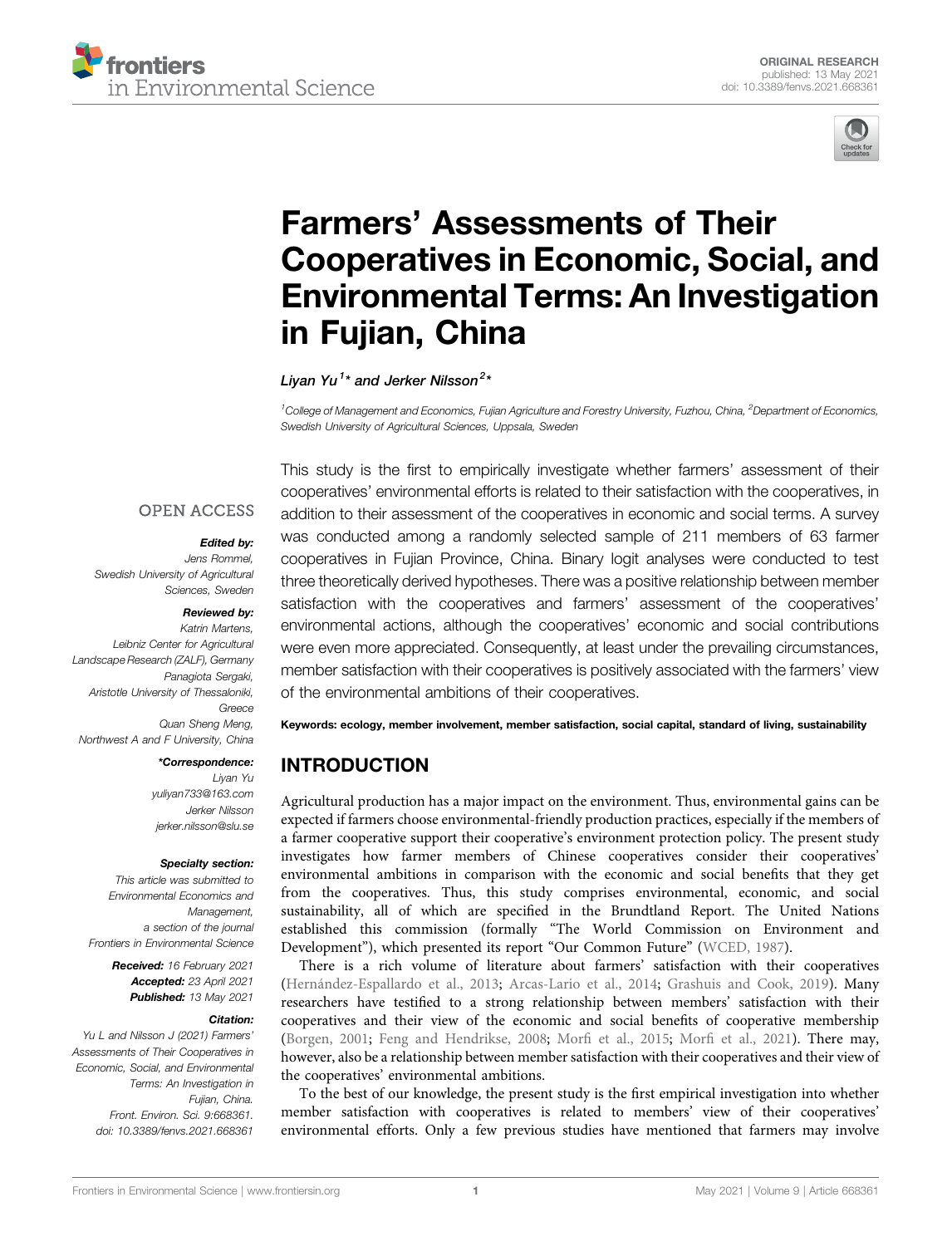themselves in cooperatives that strive for environmental protection [\(Slangen and Polman, 2002;](#page-9-3) [Van Dijk et al., 2016\)](#page-9-4). Because farmers and farmer cooperatives work with biological production, which implies environmental consequences, cooperatives may have an opportunity to reduce the environmental impact of member and cooperative production ([Lokhorst et al., 2011](#page-9-5); [Mills et al., 2017\)](#page-9-6). Chinese agriculture is no exception. Because of intensive production on small lots, one farmer's production affects other farmers and the surrounding community, and there is a risk that the individual farmer cares mainly about his or her own production results while caring less for the community. Hence, an institutional arrangement of cooperatives can be a vehicle for reducing environmental problems [\(Franks and Emery, 2013](#page-8-4); [Riley et al., 2018\)](#page-9-7).

Chinese farmer cooperatives have generally small memberships and are village-based units. There are social relationships within an existing membership as the members know each other, communicate and have a common set of norms. Neighboring farmers know that they are mutually dependent on each other. Thus, already existing cooperatives can quite easily extend their present activities to comprise a policy of environmental protection.

The aim of this study is to explore the relationship between Chinese farmer satisfaction with their cooperatives and their perceptions of the cooperatives environmental terms, as opposed to their perception of the cooperatives in economic and social terms. This study extends knowledge about the raison d'être of cooperatives beyond the existing literature, which explains the economic and social importance of cooperatives in terms of transaction cost theory, social capital theory, and other theoretical approaches [\(Fulton, 1995](#page-8-5); [Holmström, 1999](#page-9-8); [Valentinov, 2004a](#page-9-9), [2007](#page-9-10); [Cook and Grashuis, 2018\)](#page-8-6). Extended knowledge about cooperative members' views of their cooperatives' environmental work would be valuable when cooperative decisionmakers are trying to adapt the cooperatives' activities to the wants of their memberships. Furthermore, such knowledge may be valuable when governments design and implement programs for environmental policies, which are related to agricultural production.

Section "[The Development of Chinese Farmer Cooperatives](#page-1-0)" presents the development of farmer cooperatives in China, especially how the cooperatives have expanded their range of activities during recent years. Section "[Conceptual Framework](#page-2-0)" offers a conceptual framework that explains possible rationales for agricultural cooperatives. The section thus comprises theoretical arguments for why cooperative members may be motivated by what their cooperatives offer in economic, social, and environmental terms. Section "[Methodology](#page-4-0)" presents the methodological issues concerning the choice of variables, data collection techniques, and statistical methods. Section "[Findings](#page-6-0)" comprises the findings and interpretations of the findings. Last, Section "[Conclusions](#page-7-0)" presents conclusions.

## <span id="page-1-0"></span>THE DEVELOPMENT OF CHINESE FARMER **COOPERATIVES**

## Farmer Cooperatives in China

Rural reforms at the end of the 20th century in China paved the way for commercialization and marketization in the agri-food sector, but these reforms did not help farmers gain better prices when selling their products and buying farm inputs. To strengthen primary agriculture, a law on cooperatives was introduced in 2007 ("Farmer Specialized Cooperative Law of the People's Republic of China"). During the relatively few years since the law was passed, farmer cooperatives have come to dominate the Chinese agricultural sector. Nearly half of all Chinese farmers are members of cooperatives. By the end of October 2019, the number of registered farmer cooperatives was 2.2 million. However, perhaps only 20% of registered cooperatives are actually in operation because many people register cooperatives to gain financial support from the government and because local governments want to signal success at a higher political level ([Sultan and Wolz, 2012;](#page-9-11) [Deng et al., 2016\)](#page-8-7). The general definition of cooperatives applies to Chinese agricultural cooperatives: "In a cooperative, the user is the focal point, with the direct status of user, owner, and control vested in the same individual" [\(Dunn, 1988,](#page-8-8) p. 85). Even though Chinese cooperatives fit into this definition, they are different from cooperatives in most other countries ([Bijman and](#page-8-9) [Hu, 2011\)](#page-8-9). The Chinese law on cooperatives states that members can be anyone who in any way contribute to the operations of a cooperative. Thus, members could be farmers who supply agricultural products but invest only small amounts of capital, but also those who provide much financial capital but deliver no or only a small amount of products. The former are called "common members" and the latter "core members" [\(Xu, 2005;](#page-10-1) [Liang and Hendrikse, 2013\)](#page-9-12). Four-fifths of the members are common members.

Even though the two categories of members are mutually dependent upon each other, they have conflicting interests as it concerns the allocation of revenues as product prices and capital remuneration. Therefore, the law on cooperatives stipulates a limit regarding how much dividend may be paid to investing core members vs. the delivering common members ([Liang et al., 2015\)](#page-9-13).

The law allows different principles for the allocation of voting power. While the principle of equal voting is the basic one, members with large production volumes may have up to onefifth of the total number of votes. In reality, however, most power is in the hands of the core members ([Liang et al., 2015](#page-9-13)). They are not only wealthier but are also better educated than the common members are. They also have better networks with various business partners within the value chains as well as with the local and provincial governments. Nevertheless, the cooperatives operate independently from government interference. The membership is voluntary even though there may be social pressures on the farmers within a village.

## Cooperatives and the Environment

While the law on cooperatives was intended to raise the farmers' incomes by giving them more market power, cooperatives have later extended their activities to comprise other services [\(Liu,](#page-9-14) [2017](#page-9-14)). For instance, members receive training and advice on efficiency raising production practices. The cooperatives have also involved themselves in financial services [\(Yu and Nilsson,](#page-10-2) [2018](#page-10-2), [2019\)](#page-10-3). Stimulated by government, farmer cooperatives process member agricultural products into value-added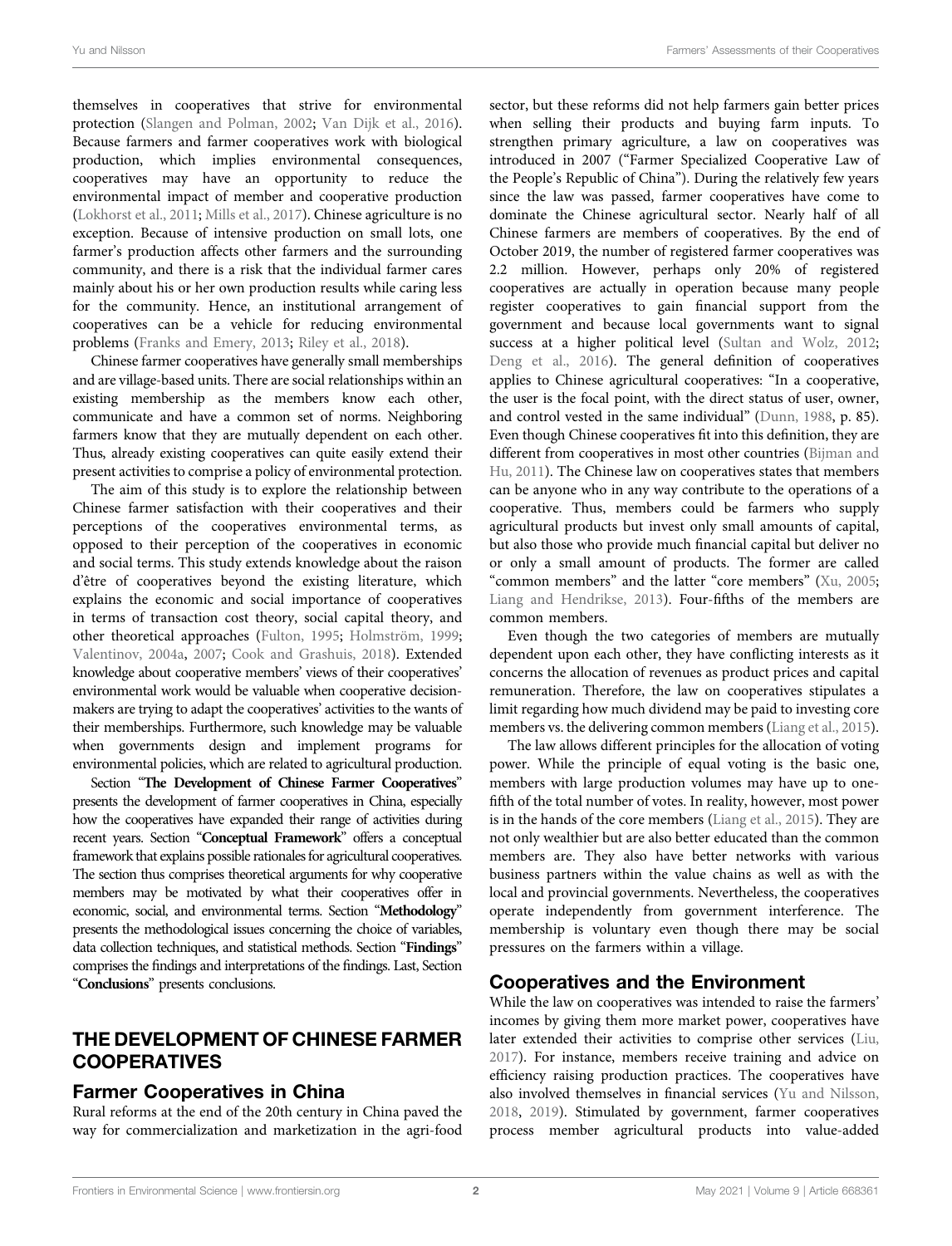products to be sold at higher prices. Thus, there has been a development in terms of not only the number and size of cooperatives but also in new functions.

Another trend is that the cooperatives introduce social issues. Since 2013, the government has stimulated farmer cooperatives to participate in social services within their villages ([Sun, 2017\)](#page-9-15). An example is the financial assistance that some cooperatives provide for their poor farmer members and even nonmembers. Some cooperatives also care about vulnerable villagers, such as the elderly and sick, orphans, and persons with disabilities, many of whom are either acquainted with or related to cooperative members.

Likewise, many cooperatives have involved themselves in environmental services beyond what is required by the governmental environmental requirements. This indicates that cooperatives may constitute an institutional arrangement for rural environmental protection that the government cannot accomplish.

The Chinese constitution and various laws and decrees contain regulations on public participation in environmental protection. The law on environmental protection states, "All units and individuals have the obligation to protect the environment and have the right to report and sue units and individuals that pollute and damage the environment." This principle of public participation is an important legal basis for people to participate in environmental protection in China. The environmental protection clause of the Civil Code was passed as legislation in 2020 in response to the call for mandatory environmental protection in a law from 2014. The Civil Code clause constitutes the main legal basis for the farmer cooperatives' involvement in environmental protection.

Environmental policy in China has not met expectations due to an insufficient involvement of the general public. People who have no direct interests are not enthusiastic about environmental affairs ([Zhang and Tian, 2021](#page-10-4)). If individuals feel that their rights are infringed upon, free rider behavior will result, giving rise to a suboptimal outcome for all individuals.

The focus of China's environmental policy has mainly been on pollution prevention and the control of large- and medium-sized cities and industrial enterprises, while less attention has been paid to environmental protection in rural areas. The rise of farmer cooperatives is successively breaking this deadlock. Through technical guidance and services to members, Chinese cooperatives are raising farmers' awareness of safe production and high-quality products. According to [Zhao et al. \(2016\)](#page-10-5), technical training provided by the cooperatives helps farmers to follow the safety standard. The cooperatives promote the reduced use of chemical inputs and the reuse of waste. Many cooperatives take on organic production, for example, by purchasing environmental-friendly raw materials such as organic fertilizers.

Just as most Chinese citizens are not involved in environmental issues, it is unlikely that farmers will on their own initiative convert from their traditional production practices into more environment-friendly ones. Such a shift is more

probable if it is mediated through a farmer cooperative, where all members have an influence on the decision. If the members know that all other members are obliged to follow a specific set of rules, they are more likely to choose environment-friendly production. People are more willing to accept rules if they have contributed to these rules. The social capital within the small, homogeneous, and geographically limited membership implies a lower risk of shirking. The core members who have invested most money in the production facilities are dependent upon the common members who supply the bulk of the raw products, just as the supplying common members are dependent upon the investing core members. Against this background, it is understandable that an increasing number of Chinese cooperatives have introduced rules for more safe and environmental-friendly production and mechanisms to ensure that members abide by these rules.

# <span id="page-2-0"></span>CONCEPTUAL FRAMEWORK

The Economic Dimensions of Cooperatives Economists provide strong theoretical arguments for the view that farmers involve themselves in collective action for economic gains [\(Ollila, 1994;](#page-9-16) [Hendrikse and Veerman, 2001;](#page-9-17) [Feng and](#page-8-3) [Hendrikse, 2008](#page-8-3)). This position is also supported by empirical investigations [\(Ma and Abdulai, 2016;](#page-9-18) [Shumeta and D](#page-9-19)'Haese, [2016](#page-9-19); [Mojo et al., 2017;](#page-9-20) [Grashuis and Su, 2019\)](#page-8-10).

A widely accepted theoretical explanation is that farmer cooperatives have the ability to reduce member transaction costs. Without cooperatives, farmers would have difficulties in dealing with powerful business partners ([Valentinov,](#page-9-10) [2007\)](#page-9-10). Because noncooperative business firms are typically superior to the farmers in terms of knowledge, financial status, and other resources, they are in a position to deceive farmers. Many agricultural products are perishable, which means that external buyers may use a hold-up strategy that results in unduly poor conditions for the farmers.

Other researchers present other economic arguments for cooperatives ([Schrader, 1989](#page-9-21); [Van Dijk, 1997](#page-9-22)). Cooperative members can reach large and lucrative markets, and they are able to build a brand name, which results in higher sales prices. A cooperative can coordinate member production, resulting in higher and more even product quality. [Yu and Nilsson \(2019\)](#page-10-3) have found that Chinese cooperatives may support member efforts to acquire capital for investments in their agricultural operations. The social character of cooperative societies entails many members and large volumes, and consequently, the cooperatives can enjoy economies of scale ([Nilsson, 1998](#page-9-23)).

Many Western cooperatives have followed a low-cost strategy achieved through waves of mergers. As they have become large, their memberships have become sizeable and heterogeneous, and the business activities have become complex. This has threatened member involvement ([Nilsson, 2018](#page-9-24)). Few Chinese cooperatives have followed a similar strategy concerning large-scale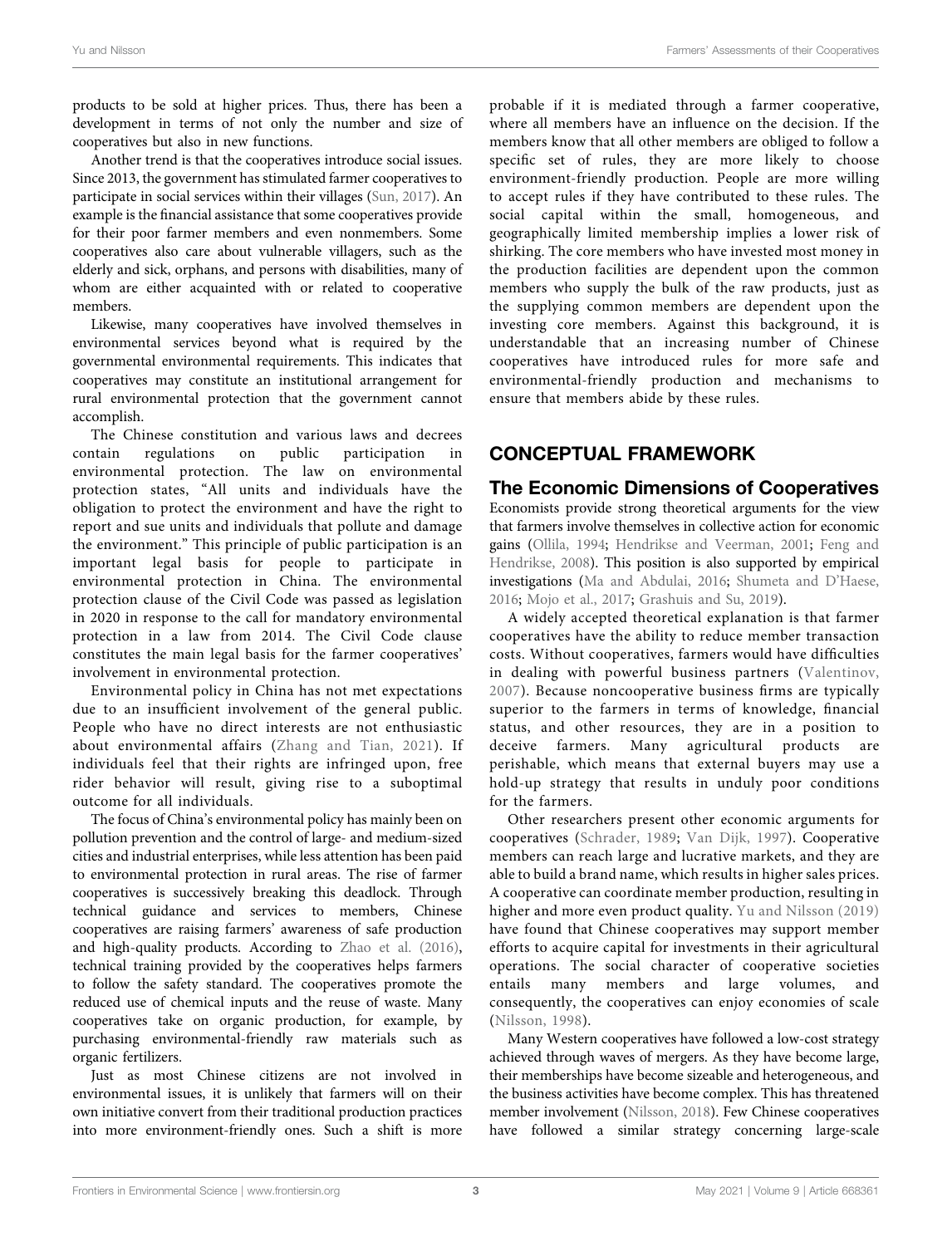operations. They are small and locally operated, and consequently, the general arguments for farmer cooperatives are likely to apply. This leads to the following hypothesis:

Hypothesis 1: There is a positive relationship between Chinese farmer satisfaction with their cooperatives and the member perception that the cooperatives contribute to a higher standard of living.

## The Social Dimension of Cooperatives

To explain the existence of cooperatives, it is necessary to consider not only economic factors but also the social relations between the farmers. A cooperative exists because a group of farmers thinks that a cooperative could benefit them. Thus, it matters how the farmers assess the cooperative business form and that assessment depends on the social context. Most often, local farmers know each other, communicate, and have confidence in each other. Without social interaction, a group of farmers would not run a jointly owned cooperative. One may even claim that the existence of social capital within a cooperative membership is the basis for the cooperative building up financial capital [\(Valentinov, 2004a](#page-9-9), [b](#page-9-25); [Yu and](#page-10-2) [Nilsson, 2018](#page-10-2), [2019](#page-10-3)).

Many previous studies indicate that social factors are related to cooperative member satisfaction ([Borgen, 2001;](#page-8-2) [Hansen et al.,](#page-8-11) [2002](#page-8-11); [Nilsson et al., 2009](#page-9-26); Morfi [et al., 2021](#page-9-2)). Communication, social interaction, and collaboration within a cooperative membership positively affect members' views of their cooperative's business activities.

The social relationship between members and cooperatives is dual. One can distinguish between what the cooperative does for its members and what the members do for their cooperative. First, a cooperative contributes to creating cohesion, safety, and stability within the membership ([Yu and Nilsson, 2019](#page-10-3)); the existence of a cooperative affects the mentality within the community of farmer members. Second, the members contribute by participating in the governance of their cooperative; they inform themselves, take part in meetings, and discuss about investments (Morfi [et al., 2021\)](#page-9-2). These two aspects of social capital are interdependent but equally important. This leads to the second hypothesis:

Hypothesis 2: There is a positive relationship between Chinese farmer satisfaction with their cooperatives and the member perception that the cooperatives contribute to their social life.

# The Environmental Dimension of Cooperatives

Environmental protection often has a public goods character. People may interfere with some collective interests when they act in their individual interests. This phenomenon is often termed "the tragedy of the commons." In such situations, there is a need for collective action, which requires an institutional arrangement to harmonize the incentives of the individuals. According to [Ostrom \(1990\)](#page-9-27) and [Ostrom \(1999\),](#page-9-28) the solution to "the tragedy of the commons" is an institutional setting, in which the group of individuals agree upon a set of norms that regulates the negative impact of individual activities [\(Termeer et al., 2013](#page-9-29)). A

cooperative can provide such an institutional setting for aligning member incentives for producing more in line with environmental requirements. There are no general principles for how such alignments can be achieved, but many empirical studies present various design parameters for the coordination of action within a heterogeneous group of cooperative members [\(Iliopoulos and Theodorakopoulou, 2015](#page-9-30); [Tschopp et al., 2018;](#page-9-31) [Dary and Grashuis, 2021](#page-8-12)).

While few previous studies have been concerned with the farmer view of cooperatives as a tool for environmental protection, there is much research on farmer motivation for environmental practices in their own agricultural operations [\(Lokhorst et al., 2011](#page-9-5); [Lokhorst et al., 2014](#page-9-32); [Mills et al., 2017\)](#page-9-6). This research indicates that many farmers reduce the use of chemicals on their own initiative. Care for the environment may fit a farmer's self-identity and is often related to social norms [\(Van Dijk et al., 2016\)](#page-9-4).

However, the environmental actions of individual farmers have only moderate effects because each farmer's acreage is smaller than the habitats of many species of wild animals and plants, and small fields increase the risk for the leakage of pesticides, weeds, polluted water, etc. Therefore, better environmental protection is achieved if several neighboring farmers take part in environmental programs ([Emery and](#page-8-13) [Franks, 2012](#page-8-13); [McKenzie et al., 2013\)](#page-9-33). This objective can be attained with the help of local cooperatives where the members live close to one another.

Cooperative member democracy may be effective in coordinating member incentives to conduct environmentfriendly production (Morfi [et al., 2015](#page-9-1); [Yu and Nilsson, 2018\)](#page-10-2). With the help of its financial and social capital, a cooperative can include environmental issues beyond the marketing of member products, the sales of farm inputs to members or other tasks. [Fahlbeck and Nilsson \(2002\)](#page-8-14) have presented an example where an existing cooperative established a new line of organic dairy products after a group of farmers convinced fellow members to do so.

A cooperative could orient itself toward environmental production for economic reasons. The farmers may realize that the excessive use of chemicals is unnecessarily costly, and it may harm the long-term fertility of the soil to the detriment of future generations. Moreover, if there is a strong demand for environment-friendly products, a higher price may outweigh the higher cost of environmental production.

In some European countries, governments have contracts with cooperatives, whereby the farmers receive remuneration for specific protection measures. Nevertheless, the environmental work is often driven by farmer idealism and their connection to nature ([Lokhorst et al., 2011\)](#page-9-5). This is also true in China; some cooperatives receive financial support for environment-friendly production. In recent years, the environmental protection awareness of Chinese farmers has increased, especially after the publicity of China's green policy. [Yu and Huang \(2020\)](#page-10-6) have demonstrated that Chinese cooperatives also provide noneconomic benefits to their members. Cooperatives strengthen their members in social and environmental respects. Cooperatives pay attention to a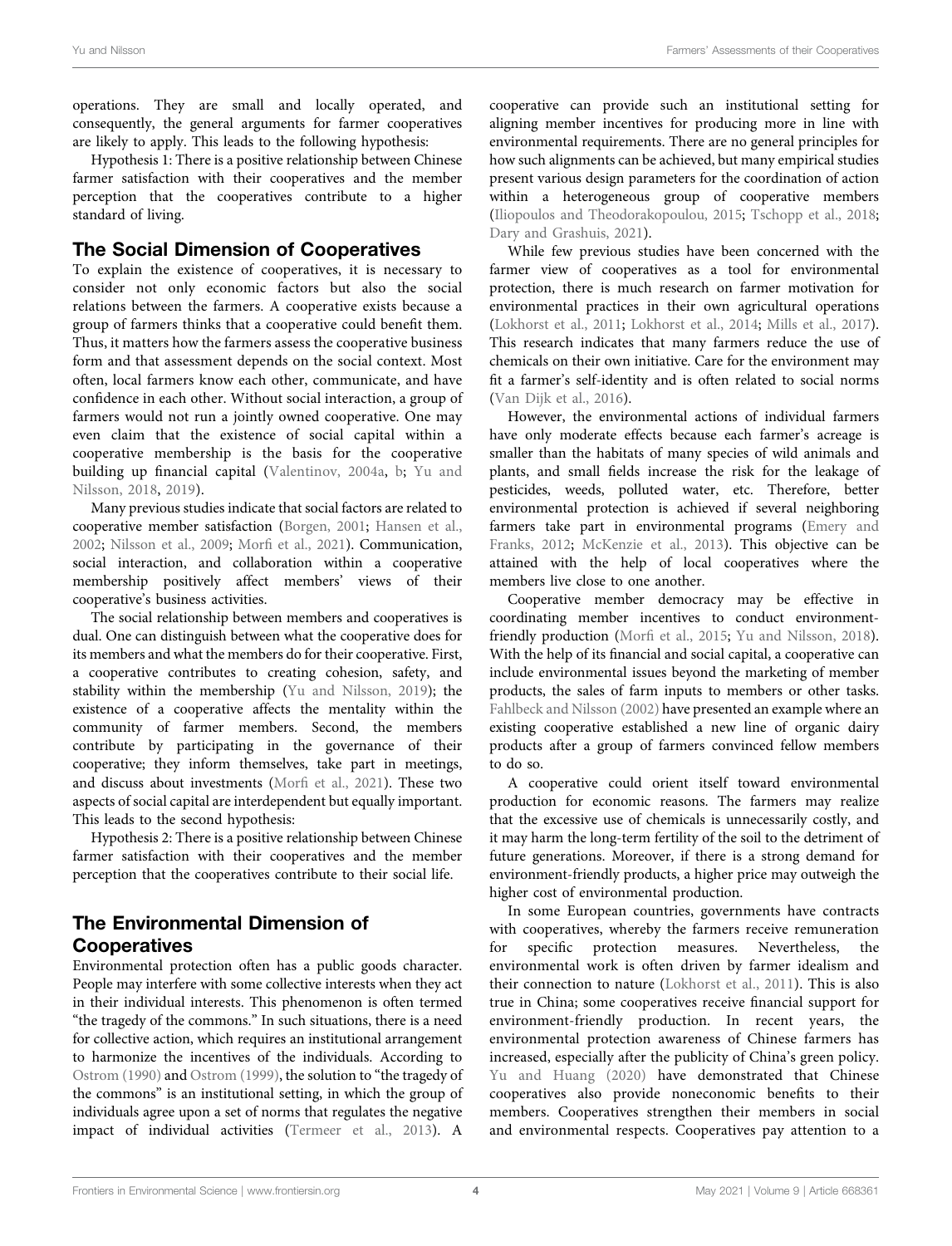<span id="page-4-1"></span>

| Variable                   | Symbol          | Measurement and<br>evaluation                                                                                                                                          | Mean    | Std.<br>Dev. | Min            | Max    |
|----------------------------|-----------------|------------------------------------------------------------------------------------------------------------------------------------------------------------------------|---------|--------------|----------------|--------|
| Dependent variable         |                 | After joining the cooperative, I became more satisfied with my life. $(1 = yes; 0 = no)$                                                                               | 0.787   | 0.411        |                |        |
| Economic dimension         | ЕC              | (1) Joining the cooperative has improved my standard of living. $a$                                                                                                    | 3.976   | 0.573        | 2              | 5      |
| Social dimension           | SO <sub>1</sub> | $(2)$ After joining the cooperative, I communicate more with other villagers. <sup>a</sup>                                                                             | 3.981   | 0.617        | 2              | 5      |
|                            | SO <sub>2</sub> | (3) After joining the cooperative, I know more about democracy and unity. <sup>a</sup>                                                                                 | 3.953   | 0.646        | 2              | 5      |
| Environmental<br>dimension | EN <sub>1</sub> | (4) My cooperative plays an obvious role in promoting the improvement of the local<br>environment such as soil protection. <sup>a</sup>                                | 4.009   | 0.851        | $\mathfrak{p}$ | 5      |
|                            | EN <sub>2</sub> | (5) After joining the cooperative, I have adopted pro-environment production practices. <sup>19</sup>                                                                  | 3.806   | 0.876        |                | 5      |
| Control variables          | $X_1$           | (6) What is the equity capital of your cooperative? (10 thousands of yuan)                                                                                             | 480.418 | 563.162      | 10             | 4.180  |
|                            | $X_{2}$         | (7) What was your cooperative's sales volume (million yuan) last year? (1 = no more than<br>100; 2 = 100-500; 3 = 500-1,000; 4 = 1,000-5,000; and 5 = more than 5,000) | 2.602   | 1.408        | 1.000          | 5.000  |
|                            | $X_3$           | (8) What is your educational level? (1 = college or above; 2 = senior high school or similar; $3 =$<br>junior high school; and $4 =$ primary school or below)          | 2.237   | 0.947        | 1.000          | 4.000  |
|                            | $X_4$           | (9) What is your age? (years)                                                                                                                                          | 50.085  | 9.596        | 25,000         | 70.000 |

 ${}^{a}$ The options for questions (1) to (4) are as follows: 1 = strongly disagree, 2 = disagree, 3 = neither agree nor disagree, 4 = agree, and 5 = strongly agree.<br>PThe pro-environmental behaviors include the following fiv

<sup>b</sup>The pro-environmental behaviors include the following five practice: organic fertilizer application technology, straw returning technology, green prevention and control of crop diseases and insect pests, less times of spraying pesticides in the same scale planting than in the past, and production of organic fertilizer from livestock manure. The options for question (5) are as follows: 1 = none of the above pro-environmental behaviors are selected,  $2$  = one of the above options is selected, 3 = two of the above options are selected, 4 = three of the above options are selected, and  $5 =$  four or five of the above options are selected.

sustainable and balanced development of the economic and noneconomic interests of their members. On the other hand, [Zhou et al. \(2018\)](#page-10-7) have reported that Chinese cooperatives recommend their members to use more chemical fertilizers and more pesticides, both of which may harm the environment, and consequently, members with large social networks will use more chemical inputs. [Abebaw and Haile](#page-8-15) [\(2013\)](#page-8-15) have reached a similar conclusion in a study of Ethiopian smallholders. These findings pertain to agriculture in less developed regions where cooperatives have the task of promoting farmers' economy.

Even though the references above provide partly contradictory findings, the overall tendency is that cooperatives may act to protect the environment. This leads to the third hypothesis:

Hypothesis 3: There is a positive relationship between Chinese farmer satisfaction with their cooperatives and their perception that the cooperatives contribute to alleviating environmental problems.

## <span id="page-4-0"></span>**METHODOLOGY**

#### Variables

To explore the relationship between members' satisfaction with their cooperatives and their assessment of them in economic, social, and environmental terms, data were collected through personal interviews with members of farmer cooperatives in Fujian Province. This province is located on the coast of the East China Sea and is one of the most developed provinces in China. Fujian Province has almost 40 million inhabitants, and it covers  $124,000 \text{ km}^2$  of which 80% is mountainous and hilly.

Before the survey, the research team worked out a question guide for the dependent and independent variables. The dependent variable was farmer satisfaction with their cooperative. The respondents were asked to state whether their membership in the cooperative had made them more or less satisfied or contented, using the Chinese expression for "happy." The operationalization of this variable is shown as Y in [Table 1](#page-4-1).

The independent variables represent farmer views of their cooperatives in economic, social, and environmental terms. Each dimension was operationalized into one or two questions in a questionnaire. [Yu and Nilsson \(2018\)](#page-10-2) and [Feng et al. \(2016\)](#page-8-16) have influenced the measurements used. [Table 1](#page-4-1) shows how the variables were measured.

The economic dimension: One question in the questionnaire concerned the respondents' opinion about whether the cooperatives improved their standard of living (EC in [Table 1](#page-4-1)).

The social dimension: Two questions in the questionnaire represented the social dimension. One asked what the cooperative meant to members  $(SO<sub>1</sub>)$  and the other one asked what the members did for their cooperative in terms of member democracy  $(SO<sub>2</sub>)$ .

The environmental dimension: The environmental ambitions of a cooperative may be seen at two levels: what the farmers think about the environmental work and whether they consider themselves as following the rules. Thus, in [Table 1](#page-4-1),  $EN_1$  shows the question about the farmer member view concerning whether their cooperatives strive for environmental progress, and  $EN<sub>2</sub>$ represents whether farmers consider themselves as having adopted the cooperatives' pro-environmental production practices.

Control variables: Four control variables were selected ([Table 1](#page-4-1)). Variable  $X_1$  and  $X_2$  represent two crucial attributes of the cooperative, namely, the cooperative's total amount of equity capital and its total sales volume, respectively. These factors have been demonstrated in previous research to be related to the members' perception of their cooperative [\(Huang et al., 2013](#page-9-34); [Yu and Nilsson, 2018](#page-10-2); [Yu and Huang,](#page-10-6) [2020](#page-10-6). Other control variables are educational level,  $X_3$ , and age, X4, both of which have been demonstrated to be related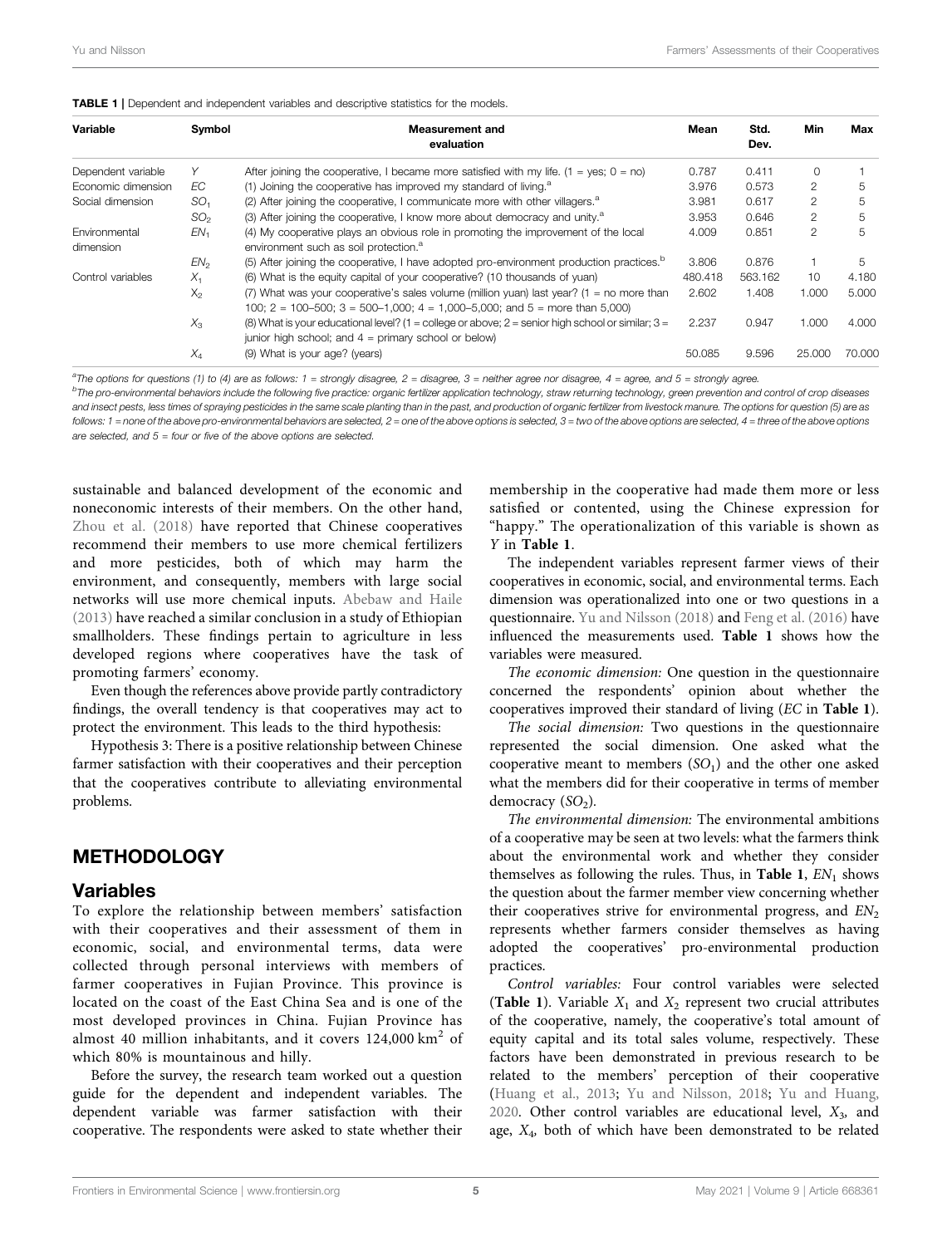<span id="page-5-0"></span>

|  | TABLE 2   Parameter estimates for the binary logit models for farmer's satisfaction and assessment of cooperative functions. |  |
|--|------------------------------------------------------------------------------------------------------------------------------|--|
|--|------------------------------------------------------------------------------------------------------------------------------|--|

|                              |                 | Model 1     |          | Model 2     |          | Model 3     |          | Model 4     |          |
|------------------------------|-----------------|-------------|----------|-------------|----------|-------------|----------|-------------|----------|
| Variable                     |                 | Coef        | Std. Err | Coef        | Std. Err | Coef        | Std. Err | Coef        | Std. Err |
| Standard of living           | EC              | $2.133***$  | 0.56     | $2.140***$  | 0.554    | $2.177***$  | 0.532    | $2.249***$  | 0.521    |
| Social communication         | SO <sub>1</sub> | $3.032***$  | 0.758    | $3.024***$  | 0.753    | $2.791***$  | 0.704    | $2.879***$  | 0.685    |
| Democracy and unity          | SO <sub>2</sub> | $0.971*$    | 0.568    | $0.983*$    | 0.556    | $0.845*$    | 0.501    | $0.866*$    | 0.501    |
| Environmental improvement    | EN <sub>1</sub> | $0.789*$    | 0.477    | $0.811*$    | 0.416    | $0.799**$   | 0.402    | $0.813**$   | 0.396    |
| Pro-environmental production | EN <sub>2</sub> | 0.033       | 0.347    |             |          |             |          |             |          |
| Cooperative's equity capital | $X_1$           | $0.00214*$  | 0.00113  | $0.00215*$  | 0.00113  | $0.00208*$  | 0.00107  | $0.00219**$ | 0.00106  |
| Cooperative's sales volume   | $X_{2}$         | 0.164       | 0.247    | 0.164       | 0.247    | 0.122       | 0.241    |             |          |
| Educational level            | $X_{3}$         | $-0.141$    | 0.355    | $-0.143$    | 0.355    |             |          |             |          |
| Age                          | $X_4$           | 0.0482      | 0.0313   | 0.0483      | 0.0313   |             |          |             |          |
|                              | CON             | $-28.31***$ | 5.183    | $-28.32***$ | 5.183    | $-24.79***$ | 4.205    | $-25.31***$ | 4.151    |
| Chi-square                   |                 | 117.960     |          | 117.950     |          | 115,300     |          | 115.030     |          |
| Log likelihood               |                 | $-50.371$   |          | $-50.376$   |          | $-51.702$   |          | $-51.835$   |          |
| Pseudo $R^2$                 |                 | 0.539       |          | 0.539       |          | 0.527       |          | 0.526       |          |
| Percentage correct (%)       |                 | 92.420      |          | 92.420      |          | 91.470      |          | 91.470      |          |

\*\*\*, \*\*, and \* represent significance at the 1%, 5%, and 10% levels, respectively; "/" indicates that the variable is not included in this model.

to members' satisfaction with their cooperatives in many other studies.

## Case Study Area and Field Survey

Farmer cooperatives in China aim to provide benefits to farmers through services that encourage the adoption of new agricultural technologies, sustain farming practices, and market agricultural products ([Ma et al., 2018](#page-9-35)). This is also true for Fujian Province. Fujian's forest coverage rate is as high as 66.80%, ranking first in China for 40 consecutive years. In 2016, the State Council issued the implementation plan for the National Ecological Civilization Experimental Zone (Fujian), which identified Fujian as the first National Ecological Civilization Experimental Zone in China, exploring experience and providing demonstration for the national ecological civilization system construction. According to the statistics of the agricultural department, by the end of 2018, Fujian had taken the lead in advocating that tea plantations should not use chemical pesticides. Compared with 2016, the use of chemical fertilizers and pesticides decreased by 9.1 and 10.3%, respectively, and the comprehensive utilization rate of livestock and poultry manure was 80%. The green development of agriculture achieved a new breakthrough. Farmers' cooperatives in Fujian not only serve as a channel to help farmers or the rural poor enlarge or improve operations, financing assistance etc., to increase farmers' income and enhance their welfare but also play an active role in guiding farmers to adopt pro-environment production technology, thus promoting the development of green agriculture production. Personal interviews were conducted with 211 members of 63 cooperatives in Fujian Province, all of them having operations. The data collection took place in the period from July 2019 to July 2020. The sampling was conducted in three stages to identify the respondents: geographical locations, cooperatives, and individuals. First, five prefecture-level cities were selected on the basis of their geographical location (Xiameng, Ningde, Putian, Sanming, and Longyan). Second, a number of cooperatives were selected from among the 28 cooperatives in the eastern part of Fujian Province and the 37 in the western part. A few were excluded because they had members who did not

participate in agricultural production. Thus, 63 cooperatives were selected, of which 53 (84%) were fruit and vegetable cooperatives and 10 (16%) were aquaculture and livestock cooperatives. These figures are close to 82 and 18%, respectively, of that which the agricultural department of the provincial government reported for all cooperatives who have participated in agricultural production in the province since 2017.

In the third stage of the sampling procedure, two to six members were randomly selected from each cooperative, resulting in 211 respondents, of whom 66 were core members and 145 were common members. To make the sample more representative, both chairpersons and other members were interviewed. The research team got in touch with the directors of the cooperatives based on the contact information provided by the government's local agricultural departments. The directors were asked to provide contact information for about 5% of its members, and the research team interviewed those members, although some members refused to be interviewed.

It appeared that the sample has a similar spread in terms of geographical distribution, production orientation, and membership type. As shown in [Table 1](#page-4-1), the average age of the respondents was approximately 50 years. About two-thirds (68%) of the respondents had an educational level equivalent to having completed junior high school. On an average, the respondents owned shares in their cooperatives to an amount of 4,800,000 yuan. Close to two-thirds of the respondents (61%) received an income from the cooperatives that was less than 5 million yuan per year, which indicates that most of them were small-scale producers (100 yuan is 15 U.S. dollars or 12.80 euro).

## The Logit Model

The data were analyzed using logit regression. It has been widely used in studies on cooperatives ([Guo et al., 2011;](#page-8-17) [Yu, 2012;](#page-10-8) [Kontogeorgos et al., 2014;](#page-9-36) Feng et al., 2016). A logistic regression model is specifically designed to analyze the relationship between the binary dependent variable and a set of explanatory variables [\(Stock and Watson, 2014\)](#page-9-37). In this study, the explanatory variables were designed according to economic,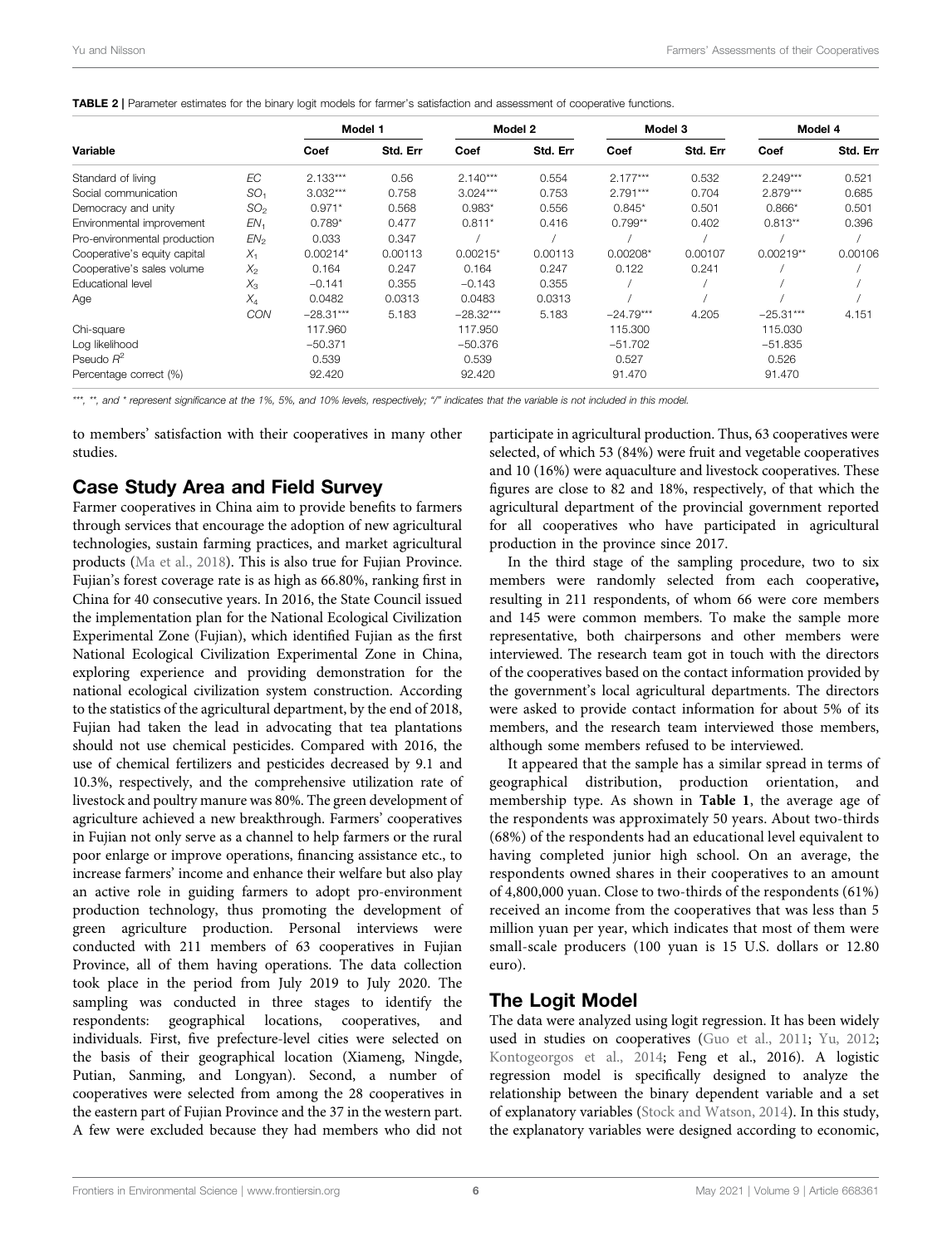<span id="page-6-1"></span>

| TABLE 3   Average marginal effects of variables in logit Models 1 and 4 of member satisfaction. |  |
|-------------------------------------------------------------------------------------------------|--|
|-------------------------------------------------------------------------------------------------|--|

|                              |                 | Marginal effect in Model 1 |          | Marginal effect in Model 4 |          |  |
|------------------------------|-----------------|----------------------------|----------|----------------------------|----------|--|
| Variable                     |                 | dy/dx                      | Std. Err | dy/dx                      | Std. Err |  |
| Standard of living           | ЕC              | $0.154***$                 | 0.033    | $0.166***$                 | 0.030    |  |
| Social communication         | SO <sub>1</sub> | $0.219***$                 | 0.045    | $0.213***$                 | 0.040    |  |
| Democracy and unity          | SO <sub>2</sub> | $0.070*$                   | 0.041    | $0.064*$                   | 0.036    |  |
| Environmental improvement    | EN <sub>1</sub> | $0.057*$                   | 0.034    | $0.060**$                  | 0.028    |  |
| Pro-environmental production | EN <sub>2</sub> | 0.002                      | 0.025    | -                          |          |  |
| Cooperative's equity capital | $X_1$           | $0.000*$                   | 0.000    | $0.0001**$                 | 0.000    |  |
| Cooperative's sales volume   | $X_{2}$         | 0.012                      | 0.018    |                            |          |  |
| <b>Educational level</b>     | $X_3$           | $-0.010$                   | 0.026    |                            |          |  |
| Age                          | $X_4$           | 0.003                      | 0.002    |                            |          |  |

\*\*\*, \*\*, and \* represent significance at the 1%, 5%, and 10% levels, respectively.

social, and environmental features. The binary logit models pertaining to the hypotheses are

$$
logit(p_i) = log\left[\frac{p_i}{1 - p_i}\right]
$$
  
=  $\alpha_i + \beta_i EC_i + \gamma_{ij}SO_j + \delta_{im}EN_m + \theta_{ik}X_k + \varepsilon_i$ , (1)

where  $p_i$  is the likelihood of member satisfaction,  $p_i = P(Y_i = 1);$  $EC_i$  represents the economic function independent variable;  $SO_i$ represents the social function independent variable  $j(j = 1, 2)$ ;  $EN<sub>m</sub>$  represents the environmental function independent variable  $em(m = 1,2)$ ; and  $X_k$  represents the other independent variable  $k(k = 1, \ldots, 4).$ 

To assess the effects of explanatory variables on the probability of member satisfaction, marginal effects were calculated as the amount of change in the probability of satisfaction as a result of one unit change in a continuous explanatory variable (or a change from "0" to "1" in a dummy variable) while holding all other explanatory variables at their means ([Washington et al., 2020](#page-9-38)).

$$
ME(x_i) = d\left(\frac{e^{\beta X_i}}{1 + e^{\beta X_i}}\right) / dx_i,
$$
\n(2)

where  $ME(x_i)$  is the marginal effect of the variable  $x_i$ .

### <span id="page-6-0"></span>FINDINGS

#### Statistical Analyses

[Table 2](#page-5-0) presents the parameter estimates and presents a summary of the effect of each predictor. All hypotheses were supported by the data to some degree.

The binary logit model cannot directly reflect the degree of influence like the general regression method. It is necessary to also use the marginal effect regression based on binary logit regression to investigate the degree of the influence of the functions of cooperatives on member satisfaction. [Table 3](#page-6-1) reflect the average marginal effects.

In order to test whether the above model results were robust, we used the dependent variable  $w$  (Are you satisfied with the service provided by the cooperative?  $1 = yes$ ; no = 0). The results are shown in [Table 4](#page-6-2).

## Economic Dimension of Member **Satisfaction**

[Table 2](#page-5-0) shows a positive and strongly significant relationship between member satisfaction with their cooperatives and member assessment of their living standard. This finding supports Hypothesis 1: The more the farmers felt satisfaction after joining their cooperatives the more they perceive that the cooperatives contribute to a higher standard of living. The regression in [Table 4](#page-6-2) also supports this finding. According to the marginal effects in [Table 3](#page-6-1), members with a better economy had a 16.6% higher probability of satisfaction.

This finding is in accordance with what could be expected from a theoretical point of view [\(Ollila, 1994](#page-9-16); [Hendrikse and](#page-9-17) [Veerman, 2001;](#page-9-17) [Feng and Hendrikse, 2008](#page-8-3)). Small-scale farmers receive economic benefits through cooperative activities (Feng et al., 2016). The findings are also in line with empirical studies with a focus on the income levels and memberships of smallholders in Mesoamerica ([Hellin et al., 2009](#page-9-39)), Ethiopia [\(Bernard and Spielman, 2009](#page-8-18)), China [\(Ito et al., 2012;](#page-9-40) [Jia](#page-9-41) [et al., 2012;](#page-9-41) [Ma and Abdulai, 2016](#page-9-18)), and Ruanda [\(Verhofstadt](#page-9-42) [and Maertens, 2014](#page-9-42)).

In addition, in the past few years, Chinese farmer cooperatives have become an important way for farmers to get out of poverty. In our field investigation, many farmers said that due to the cooperatives, their income has been greatly improved, and they are satisfied and grateful for the help from the cooperatives.

<span id="page-6-2"></span>

| <b>TABLE 4   Balance test.</b> |                 |              |       |  |  |
|--------------------------------|-----------------|--------------|-------|--|--|
| Variable                       | Coef.           | Std. Err     |       |  |  |
| Standard of living             | FС              | $0.726*$     | 0.394 |  |  |
| Social communication           | SO <sub>1</sub> | $0.977*$     | 0.534 |  |  |
| Democracy and unity            | SO <sub>2</sub> | 0.615        | 0.530 |  |  |
| Environmental improvement      | <b>FN</b>       | $1.204***$   | 0.401 |  |  |
| Cooperative's equity capital   | $X_{3}$         | $0.001*$     | 0.001 |  |  |
|                                | CON             | $-11.964***$ | 2.752 |  |  |
| Chi-square                     | 56.44           |              |       |  |  |
| Log likelihood                 | $-59.837$       |              |       |  |  |
| Pseudo $R^2$                   | 0.3205          |              |       |  |  |

\*\*\*, \*\*, and \* represent significance at the 1%, 5%, and 10% levels, respectively.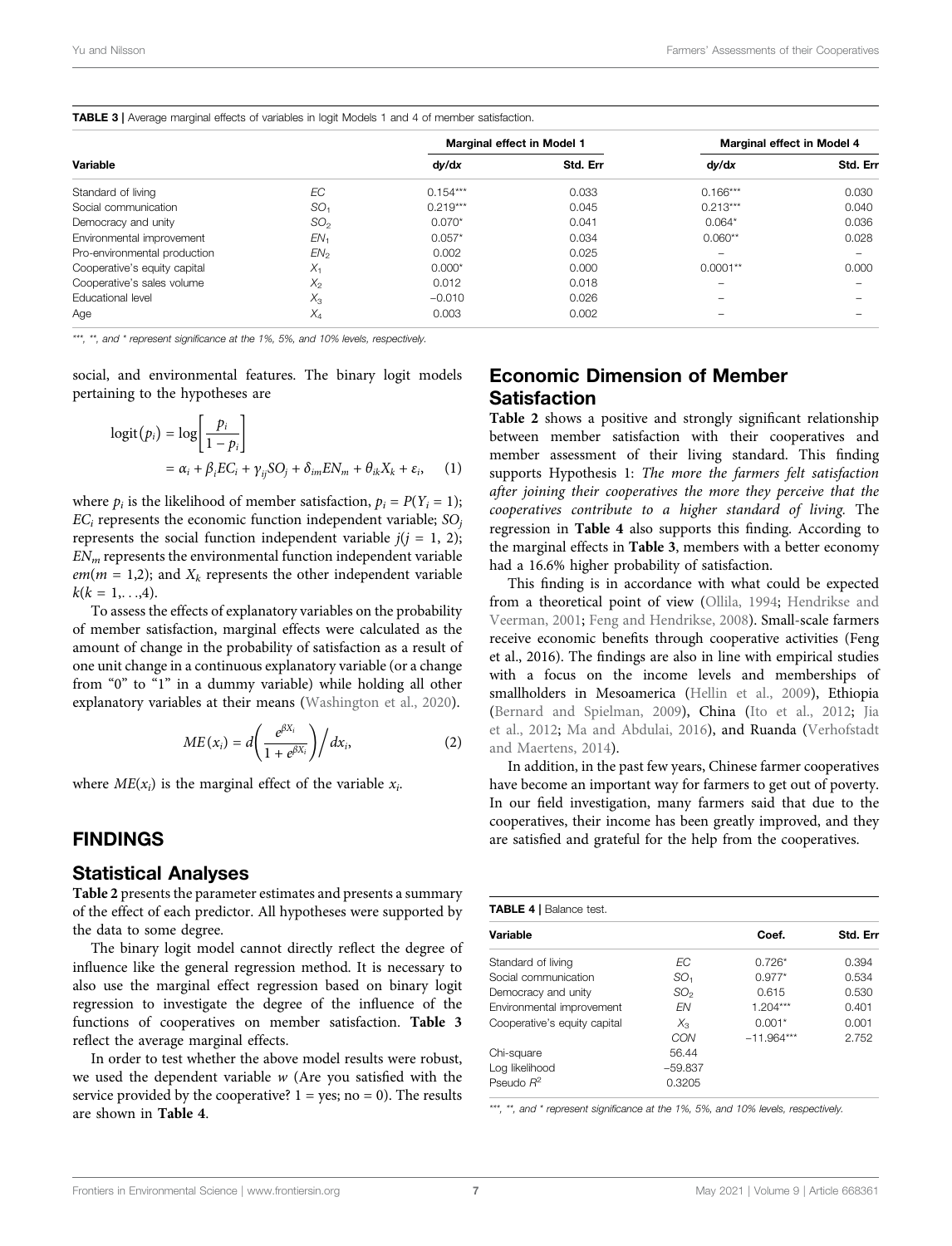## Social Dimension of Member Satisfaction

As shown in [Table 4](#page-6-2), the coefficients of  $SO<sub>1</sub>$  were significant in all models even at the 1% level, that is, social communication predicted member satisfaction in all models. The other social variable,  $SO_2$ , was positively related to satisfaction in all models at the 10% level. The alternative satisfaction regression in [Table 4](#page-6-2) presents almost the same finding. The results in [Table 3](#page-6-1) also show that members with an enhanced social embeddedness had a 21.3% higher probability of being more satisfied with the cooperatives. Members who raise the awareness of democracy and unity have a 6.4% higher probability of being satisfied with their cooperative. According to our statistics, the percentage (95.2%) of farmers who confirm satisfaction showed a  $SO_1$ level of between 4 and 5, whereas only 37.4% of the farmers who are not satisfied showed a  $SO<sub>1</sub>$  level of between 4 and 5. The distribution of  $SO_2$  shows a similar pattern: 92.8% of the farmers who were satisfied chose a level of  $SO<sub>2</sub>$  between 4 and 5, while only 44.4% of the farmer in the other group chose a level of  $SO_2$ between 4 and 5. Hypothesis 2 is supported overall: There is a positive relationship between Chinese farmer satisfaction with their cooperatives and the member perception that the cooperatives contribute to their social life.

This finding can be viewed in light of the development in the Chinese countryside. The traditional rural social networks and rural community are threatened by the outflow of the rural population. Farmers are forced into the market economy and urban multiculturalism. Cooperative participation generates social trust, but it also makes members focus on commitment. ([Valentinov, 2004a,](#page-9-9) [b](#page-9-25); [Nilsson et al., 2009;](#page-9-26) [Yu and Nilsson, 2019\)](#page-10-3). [Diener and Biswas-Diener \(2002\)](#page-8-19) suggest that social connections make poor people more satisfied with life, while higher incomes do not always mean more satisfaction. After joining a cooperative, members communicate more with others, which is conducive to getting useful production technology while also reducing loneliness, relieving anxiety, and otherwise improving social conditions. Moreover, many farmers have increased their sense of democracy and unity, which is positively related to their satisfaction.

## Environmental Dimension of Member Satisfaction

In all models, there is a significantly positive relationship between the member assessments of a cooperative's environmental work and their satisfaction with their cooperative ([Tables 2](#page-5-0)–[4](#page-6-2)). In the alternative regression in [Table 4](#page-6-2), the cooperative's environmental dimension positively correlates with member satisfaction with their cooperatives. This finding partly supports Hypothesis 3: There is a positive relationship between Chinese farmer satisfaction with their cooperatives and their perception that the cooperatives contribute to alleviating environmental problems. According to the marginal effects in [Table 3](#page-6-1), members who feel that their cooperative plays an important role in environmental improvement such as soil amelioration have a 6% higher probability of satisfaction.

The other environment variable  $(EN_2)$  shows no significant relation with members' satisfaction. Nevertheless, the cooperative may promote members' pro-environmental behavior because in a longer time perspective, more members may be willing to abide to the cooperatives' guidelines, which also tend to become stricter because of the government's increasingly high requirements for environmental protection [\(Yuan et al., 2020](#page-10-9)).

Some previous studies have found that the existence of cooperatives is negatively related to various agricultural practices, among them the use of chemicals [\(Abebaw and](#page-8-15) [Haile, 2013\)](#page-8-15). In line with [Ma et al. \(2018\)](#page-9-35), cooperatives may improve smallholder agricultural performance through services that enhance the adoption of new agricultural technologies and sustainable farm practices, which include pro-environment production practices.

# <span id="page-7-0"></span>**CONCLUSIONS**

This study is based on data collected in 2019 and 2020 through personal interviews with a randomly selected sample of 211 members of 63 cooperatives in Fujian Province of China. The findings indicate that member satisfaction with their cooperatives is related not only to member assessments of their cooperatives' provision of economic and social benefits but also to their perception of their cooperatives' environmental work.

To check the validity of this relationship further, we ran a logit model for selection equation through a dependent variable of satisfaction with the cooperatives' services and independent variables in economic, social, and environmental dimensions. The regressions showed that the variables were significant, suggesting high validity of the results.

While previous studies have concluded that smallholders appreciate their cooperatives in economic and social terms, this study is the first to identify a positive relationship between the environmental performance of the cooperatives and member satisfaction with their cooperatives. Consequently, this study indicates that at least under certain circumstances, the environmental actions of cooperatives may be related to member satisfaction with their cooperatives.

There is no basis to tell whether the findings are representative for other regions of China or elsewhere, neither to tell whether the findings will persist nor change over time. It is, however, not likely that the members' view of their cooperatives' environmental policies will become much different because the policies are decided upon by the members themselves. Because of the social capital within the membership, it is not likely that one member category will challenge another member category by introducing very different environmental rules.

The study had some limitations. One caveat is that the respondents may have had limited knowledge about the actual environmental performance of their cooperatives. There might be a membership norm that the environmental protection should be regarded positively. Moreover, the respondents might have answered positively because they were positive to their cooperatives in economic and social terms. It is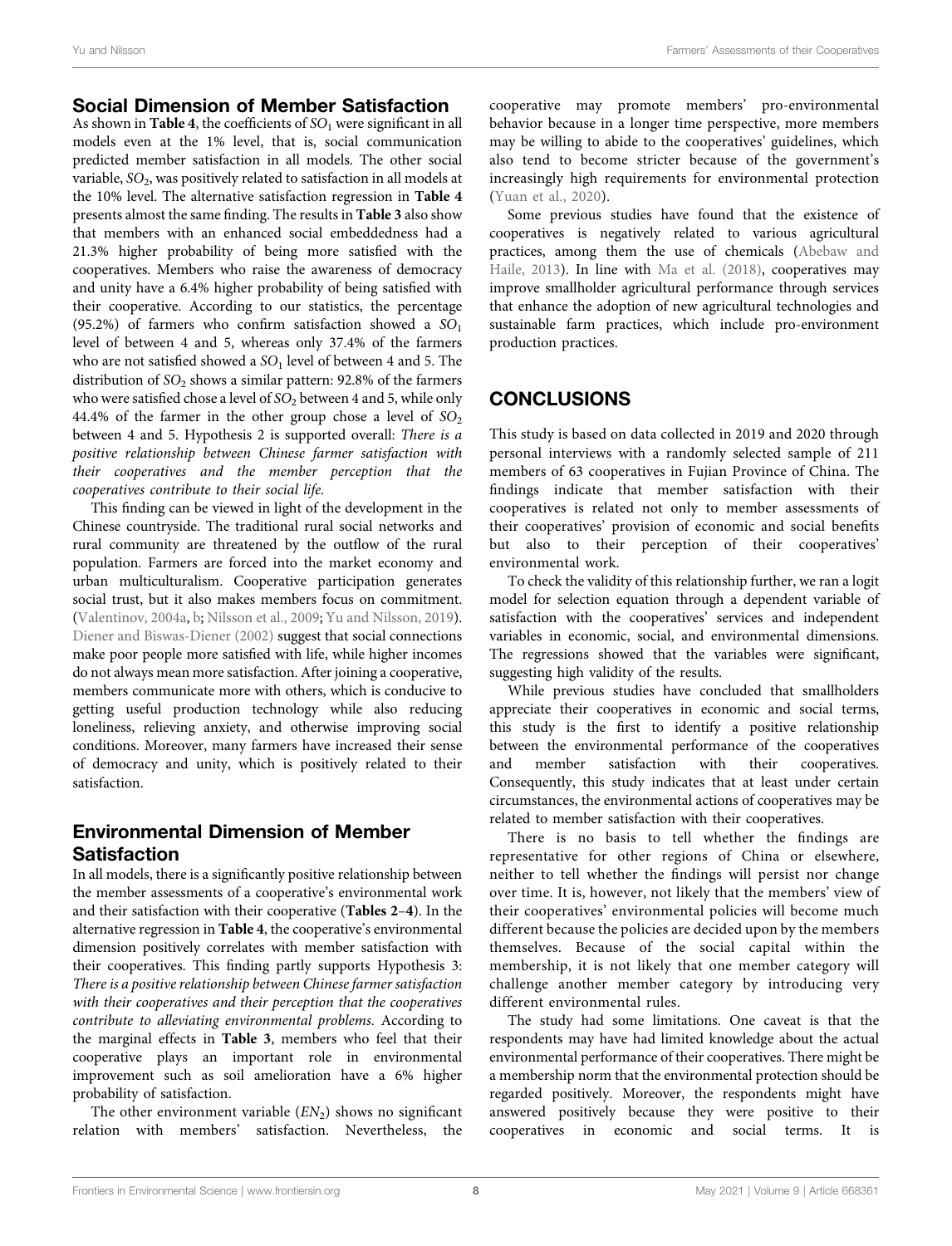understandable that the respondents are positive to environmental actions if these lead to economic benefits. It is possible that the cooperatives have not taken much environmental action, but that leadership has talked about it, and the leadership wants to communicate about environmental efforts in positive terms.

Even though farmer cooperatives can play a role in environmental protection, their contribution is limited. Cooperatives cannot solve environmental problems beyond their operational area and outside member agricultural practices. Other institutional arrangements are necessary to solve other problems, primarily governmental ones. Cooperatives may help governments to implement environmental policies. Similar to the European experience, the government could provide financial support to cooperatives and their members to protect the environment. Many European farmers are positive toward governmental support for environmental protection.

Furthermore, agricultural cooperatives with a proenvironmental policy may have a pilot and demonstration effect, thereby stimulating others to take up the challenge. One condition for this to happen is that the cooperatives have both good financial records and satisfied members. Another condition is information dissemination about these facts and the cooperatives' planting and breeding modes, possibly mediated by government. If other cooperatives follow suit, there is a chance for rising consumer awareness and the development of less costly inputs, whereby more environmentally friendly farming practices may evolve in China.

## **REFERENCES**

- <span id="page-8-15"></span>Abebaw, D., and Haile, M. G. (2013). The Impact of Cooperatives on Agricultural Technology Adoption: Empirical Evidence from Ethiopia. Food Policy 38, 82–91. doi:[10.1016/j.foodpol.2012.10.003](https://doi.org/10.1016/j.foodpol.2012.10.003)
- <span id="page-8-0"></span>Arcas-Lario, N., Martín-Ugedo, J. F., and Mínguez-Vera, A. (2014). Farmers' Satisfaction with Fresh Fruit and Vegetable Marketing Spanish Cooperatives: an Explanation from Agency Theory. Int. Food Agribus. Manag. Rev. 17, 127–146. doi:[10.12706/itea.2013.027](https://doi.org/10.12706/itea.2013.027)
- <span id="page-8-18"></span>Bernard, T., and Spielman, D. J. (2009). Reaching the Rural Poor through Rural Producer Organizations? A Study of Agricultural Marketing Cooperatives in Ethiopia. Food Policy 34, 60–69. doi:[10.1016/j.foodpol.2008.08.001](https://doi.org/10.1016/j.foodpol.2008.08.001)
- <span id="page-8-9"></span>Bijman, J., and Hu, D. (2011). The Rise of New Farmer Cooperatives in China. Evidence for Hubei Province. J. Rural Coop. 39, 99–113. doi[:10.22004/ag.econ.163917](https://doi.org/10.22004/ag.econ.163917)
- <span id="page-8-2"></span>Borgen, S. O. (2001). Identification as a Trust Generating Mechanism in Cooperatives. Ann. Public Coop. Econ. 72, 209–228. doi:[10.1111/1467-8292.00165](https://doi.org/10.1111/1467-8292.00165)
- <span id="page-8-6"></span>Cook, M. L., and Grashuis, J. (2018). "Theory of Cooperatives," in The Routledge Handbook of Agricultural Economics. Editors G. L. Cramer, K. P. Paudel, and A. Schmitz (London, England: Routledge), 748–759. doi:[10.4324/](https://doi.org/10.4324/9781315623351-40) [9781315623351-40](https://doi.org/10.4324/9781315623351-40)
- <span id="page-8-12"></span>Dary, S. K., and Grashuis, J. (2021). Characterization of Farmer-based Cooperative Societies in the Upper West Region of Ghana. Ann. Public Coop. Econ. 14, 33. doi:[10.1111/apce.12305](https://doi.org/10.1111/apce.12305)
- <span id="page-8-7"></span>Deng, H., Xu, Z., Ying, R., and Liao, X. (2016). Why Is it Difficult to Find "Real" Farmer Cooperatives in China? an Explanatory Framework and the Evidence. Chin. Rural Surv. 21, 72–83. doi:[10.1002/agr.21400](https://doi.org/10.1002/agr.21400)
- <span id="page-8-19"></span>Diener, E., and Biswas-Diener, R. (2002). Will Money Increase Subjective Well-Being?. Soc. Indic. Res. 57, 119–169. doi[:10.1023/A:1014411319119](https://doi.org/10.1023/A:1014411319119)
- <span id="page-8-8"></span>Dunn, J. R. (1988). Basic Cooperative Principles and Their Relationship to Selected Practices. J. Agric. Coop. 29, 83–93. doi:[10.1201/9781420040913-23](https://doi.org/10.1201/9781420040913-23)

## DATA AVAILABILITY STATEMENT

The raw data supporting the conclusions of this article will be made available by the authors, without undue reservation.

## ETHICS STATEMENT

Ethical review and approval was not required for the study on human participants, in accordance with the local legislation and institutional requirements. The participants provided their informed consent to participate in this study.

# AUTHOR CONTRIBUTIONS

LY: conceptualization, data collection, wrote background, data description, methodology, and explanation of results. JN: concept development, analysis, writing, reviewing, and editing. Both authors contributed to the article and approved the submitted version.

## FUNDING

This research was funded by the National Natural Science Foundation of China (Grant No. 72003032), the Youth Fund Project of Research on Humanities and Social Sciences of the Ministry of Education (Grant No. 20YJCZH217), and Fujian Academy of Financial Inclusion (Grant No. KXZK1808A).

- <span id="page-8-13"></span>Emery, S. B., and Franks, J. R. (2012). The Potential for Collaborative Agri-Environment Schemes in England: Can a Well-Designed Collaborative Approach Address Farmers' Concerns with Current Schemes? J. Rural Stud. 28, 218–231. doi[:10.1016/j.jrurstud.2012.02.004](https://doi.org/10.1016/j.jrurstud.2012.02.004)
- <span id="page-8-14"></span>Fahlbeck, E., and Nilsson, J. (2002). "The Marketing of Organic Food Products: the Case of Swedish Dairy Co-operatives," in Environmental Co-operation and Institutional Change: Theories and Policies for European Agriculture. Editor K. Hagedorn (Cheltenham: Edward Elgar), 345–373.
- <span id="page-8-16"></span>Feng, L., Friis, A., and Nilsson, J. 2016). Social Capital among Members in Grain Marketing Cooperatives of Different Sizes. Agribusiness 32, 113–126. doi[:10.1002/](https://doi.org/10.1002/agr.21427) [agr.21427](https://doi.org/10.1002/agr.21427)
- <span id="page-8-3"></span>Feng, L., and Hendrikse, G. (2008). On the Nature of a Cooperative: a System of Attributes Perspective. Soc. Sci. Electron. Publ. 12, 13–26. doi[:10.1007/978-3-7908-](https://doi.org/10.1007/978-3-7908-2058-4_2) [2058-4\\_2](https://doi.org/10.1007/978-3-7908-2058-4_2)
- <span id="page-8-4"></span>Franks, J. R., and Emery, S. B. (2013). Incentivising Collaborative Conservation: Lessons from Existing Environmental Stewardship Scheme Options. Land Use Policy 30, 847–862. doi[:10.1016/j.landusepol.2012.06.005](https://doi.org/10.1016/j.landusepol.2012.06.005)
- <span id="page-8-5"></span>Fulton, M. (1995). The Future of Canadian Agricultural Cooperatives: A Property Rights Approach. Am. J. Agric. Econ. 77, 1144–1152. doi[:10.2307/1243337](https://doi.org/10.2307/1243337)
- <span id="page-8-1"></span>Grashuis, J., and Cook, M. L. (2019). A Structural Equation Model of Cooperative Member Satisfaction and Long-Term Commitment. Int. Food Agribus. Manage. Rev. 22, 247–263. doi:[10.22434/IFAMR2018.0101](https://doi.org/10.22434/IFAMR2018.0101)
- <span id="page-8-10"></span>Grashuis, J., and Su, Y. (2019). A Review of the Empirical Literature on Farmer Cooperatives: Performance, Ownership and Governance, Finance, and Member Attitude. Ann. Public Coop. Econ. 90, 77–102. doi[:10.1111/apce.12205](https://doi.org/10.1111/apce.12205)
- <span id="page-8-17"></span>Guo, H., Chen, M., and Han, S. (2011). An Analysis of the Attainability of Farmer's Specialized Cooperatives for Formal Credit and its Determinants—Based on Survey to Farmer's Specialized Cooperatives in Zhejiang Province. Chin. Rural Econ. 9, 25–33. [in Chinese]. doi:[10.5771/9783845255415\\_105](https://doi.org/10.5771/9783845255415_105)
- <span id="page-8-11"></span>Hansen, M., Morrow, J. L., and Batista, J. C. (2002). The Impact of Trust on Cooperative Membership Retention, Performance, and Satisfaction: An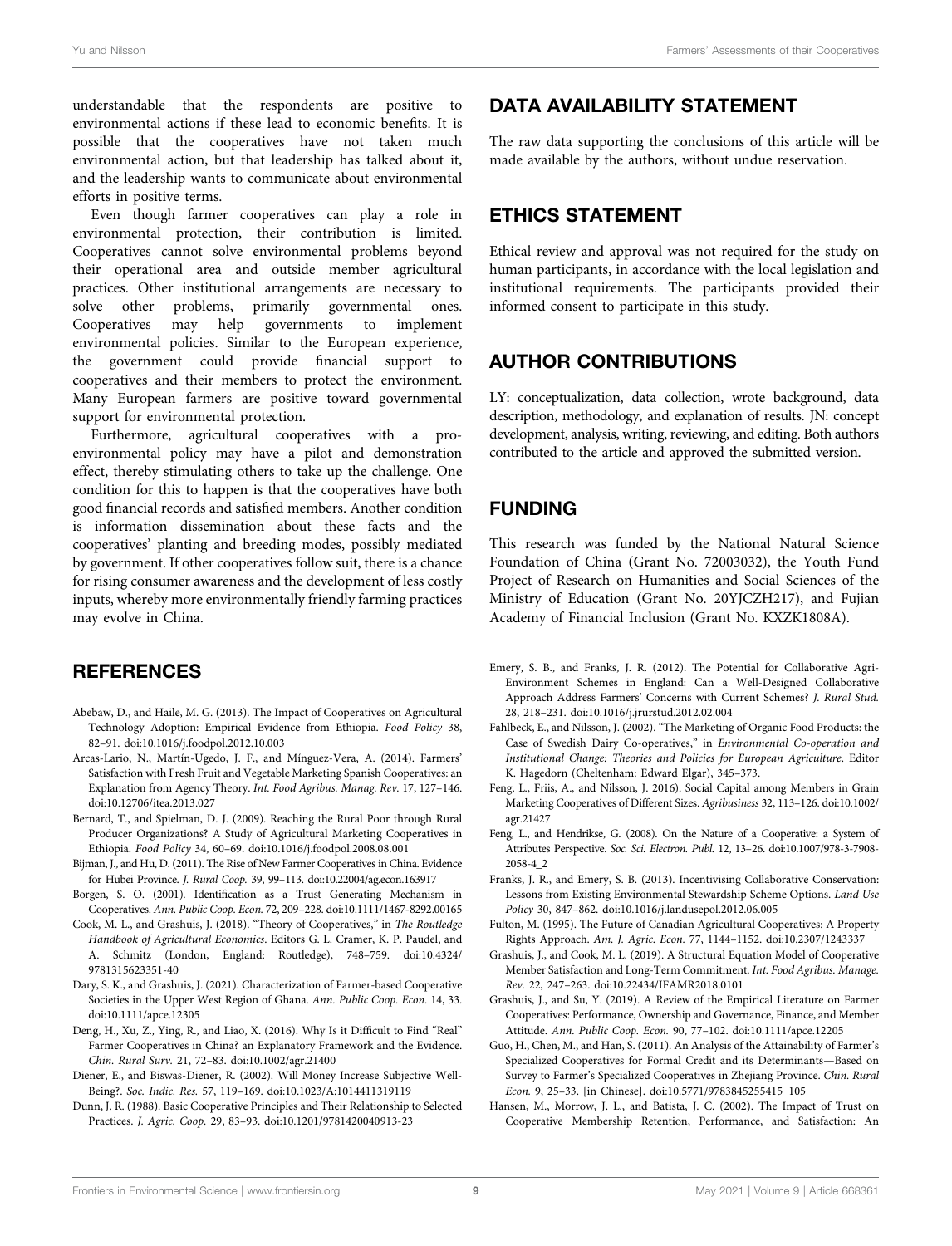Exploratory Study. Int. Food Agribus. Manag. Rev. 5, 41–59. doi[:10.1016/S1096-](https://doi.org/10.1016/S1096-7508(02)00069-1) [7508\(02\)00069-1](https://doi.org/10.1016/S1096-7508(02)00069-1)

- <span id="page-9-39"></span>Hellin, J., Lundy, M., and Meijer, M. (2009). Farmer Organization, Collective Action and Market Access in Meso-America. Food Policy 34, 16–22. doi[:10.](https://doi.org/10.1016/j.foodpol.2008.10.003) [1016/j.foodpol.2008.10.003](https://doi.org/10.1016/j.foodpol.2008.10.003)
- <span id="page-9-17"></span>Hendrikse, G. W. J., and Veerman, C. P. (2001). Marketing Cooperatives and Financial Structure: a Transaction Costs Economics Analysis. Agric. Econ. 26, 205–216. doi:[10.1111/j.1574-0862.2001.tb00064.x](https://doi.org/10.1111/j.1574-0862.2001.tb00064.x)
- <span id="page-9-0"></span>Hernández-Espallardo, M., Arcas-Lario, N., and Marcos-Matás, G. (2013). Farmers' Satisfaction and Intention to Continue Membership in Agricultural Marketing Co-operatives: Neoclassical versus Transaction Cost Considerations. Eur. Rev. Agric. Econ. 40 (2), 239–260. doi:[10.1093/erae/jbs024](https://doi.org/10.1093/erae/jbs024)
- <span id="page-9-8"></span>Holmström, B. (1999). The Future of Cooperatives: A Corporate Perspective. Finnish J. Bus. Econ. 48, 404–417.
- <span id="page-9-34"></span>Huang, Z., Fu, Y., Liang, Q., Song, Y., and Xu, X. (2013). The Efficiency of Agricultural Marketing Cooperatives in China's Zhejiang Province. Manage. Decis. Econ. 34, 272–282. doi:[10.1002/mde.2589](https://doi.org/10.1002/mde.2589)
- <span id="page-9-30"></span>Iliopoulos, C., and Theodorakopoulou, I. (2014). Mandatory Cooperatives and the Free Rider Problem: the Case of Santo Wines in Santorini, Greece. Ann. Public Coop. Econ. 85, 663–681. doi[:10.1111/apce.12056](https://doi.org/10.1111/apce.12056)
- <span id="page-9-40"></span>Ito, J., Bao, Z., and Su, Q. (2012). Distributional Effects of Agricultural Cooperatives in China: Exclusion of Smallholders and Potential Gains on Participation. Food Policy 37, 700–709. doi[:10.1016/j.foodpol.2012.07.009](https://doi.org/10.1016/j.foodpol.2012.07.009)
- <span id="page-9-41"></span>Jia, X., Huang, J., and Xu, Z. (2012). Marketing of Farmer Professional Cooperatives in the Wave of Transformed Agrofood Market in China. China Econ. Rev. 23, 665–674. doi[:10.1016/j.chieco.2010.07.001](https://doi.org/10.1016/j.chieco.2010.07.001)
- <span id="page-9-36"></span>Kontogeorgos, A., Chatzitheodoridis, F., and Theodossiou, G. (2014). Willingness to Invest in Agricultural Cooperatives: Evidence from Greece. J. Rural Coop. 42, 122–138. doi:[10.2307/j.ctv80cc6c.19](https://doi.org/10.2307/j.ctv80cc6c.19)
- <span id="page-9-12"></span>Liang, Q., and Hendrikse, G. (2013). Cooperative CEO identity and efficient governance: Member or outside CEO? Agribusiness 29, 23–38. doi:[10.1002/](https://doi.org/10.1002/agr.21326) [agr.21326](https://doi.org/10.1002/agr.21326)
- <span id="page-9-13"></span>Liang, Q., Hendrikse, G., Huang, Z., and Xu, X. 2015). Governance Structure of Chinese Farmer Cooperatives: Evidence From Zhejiang Province. Agribusiness 30, 198–214. doi[:10.1002/agr.21400](https://doi.org/10.1002/agr.21400)
- <span id="page-9-14"></span>Liu, T. S. (2017). The Happiness Effect of Farmers' Cooperatives: an Endogenous Switching Regression Analysis. China Rural Surv. 4, 32–42. doi:[10.1111/1477-](https://doi.org/10.1111/1477-9552.12000) [9552.12000](https://doi.org/10.1111/1477-9552.12000)
- <span id="page-9-32"></span>Lokhorst, A. M., Hoon, C., le Rutte, R., and de Snoo, G. (2014). There Is an I in Nature: The Crucial Role of the Self in Nature Conservation. Land use policy 39, 121–126. doi:[10.1016/j.landusepol.2014.03.005](https://doi.org/10.1016/j.landusepol.2014.03.005)
- <span id="page-9-5"></span>Lokhorst, A. M., Staats, H., van Dijk, J., van Dijk, E., and de Snoo, G. (2011). What's in it for Me? Motivational Differences between Farmers' Subsidised and Nonsubsidised Conservation Practices. Appl. Psychol. 60, 337–353. doi[:10.1111/j.](https://doi.org/10.1111/j.1464-0597.2011.00438.x) [1464-0597.2011.00438.x](https://doi.org/10.1111/j.1464-0597.2011.00438.x)
- <span id="page-9-18"></span>Ma, W., and Abdulai, A. (2016). Does Cooperative Membership Improve Household Welfare? Evidence from Apple Farmers in China. Food Policy 58, 94–102. doi:[10.1016/j.foodpol.2015.12.002](https://doi.org/10.1016/j.foodpol.2015.12.002)
- <span id="page-9-35"></span>Ma, W., Abdulai, A., and Goetz, R. (2018). Agricultural Cooperatives and Investment in Organic Soil Amendments and Chemical Fertilizer in China. Am. J. Agric. Econ. 100, 502–520. doi:[10.1093/ajae/aax079](https://doi.org/10.1093/ajae/aax079)
- <span id="page-9-33"></span>McKenzie, A. J., Emery, S. B., Franks, J. R., and Whittingham, M. J. (2013). FORUM: Landscape-scale Conservation: Collaborative Agri-environment Schemes Could Benefit Both Biodiversity and Ecosystem Services, but Will Farmers Be Willing to Participate? J. Appl. Ecol. 50, 1274–1280. doi:[10.1111/](https://doi.org/10.1111/1365-2664.12122) [1365-2664.12122](https://doi.org/10.1111/1365-2664.12122)
- <span id="page-9-6"></span>Mills, J., Gaskell, P., Ingram, J., Dwyer, J., Reed, M., and Short, C. (2017). Engaging Farmers in Environmental Management through a Better Understanding of Behaviour. Agric. Hum. Values 34, 283–299. doi:[10.1007/s10460-016-9705-4](https://doi.org/10.1007/s10460-016-9705-4)
- <span id="page-9-20"></span>Mojo, D., Fischer, C., and Degefa, T. (2017). The Determinants and Economic Impacts of Membership in Coffee Farmer Cooperatives: Recent Evidence from Rural Ethiopia. J. Rural Stud. 50, 84–94. doi:[10.1016/j.jrurstud.2016.12.010](https://doi.org/10.1016/j.jrurstud.2016.12.010)
- <span id="page-9-2"></span>Morfi, C., Nilsson, J., Hakelius, K., and Karantininis, K. (2021). Social Networks and Member Participation in Cooperative Governance. Agribusiness 37 (2), 264–285. doi:[10.1002/agr.21660](https://doi.org/10.1002/agr.21660)
- <span id="page-9-1"></span>Morfi, C., Ollila, P., Nilsson, J., Feng, L., and Karantininis, K. (2015). "Motivation behind Members' Loyalty to Agricultural Cooperatives," in Interfirm Networks -Franchising, Cooperatives and Strategic Alliances. Editors J. Windsperger,

G. Cliquet, Th. Ehrmann, and G. Hendrikse (Heidelberg: Springer International Publishing AG), 173–190. doi:[10.1007/978-3-319-10184-2\\_9](https://doi.org/10.1007/978-3-319-10184-2_9)

- <span id="page-9-24"></span>Nilsson, J. (2018). Governance Costs and the Problems of Large Traditional Cooperatives. Outlook Agric. 47, 87–92. doi[:10.1177/0030727018761175](https://doi.org/10.1177/0030727018761175)
- <span id="page-9-26"></span>Nilsson, J., Kihlén, A., and Norell, L. (2009). Are Traditional Cooperatives an Endangered Species? about Shrinking Satisfaction, Involvement and Trust. Int. Food Agribus. Manag. Rev. 12, 103–123. doi[:10.1093/heapol/czn044](https://doi.org/10.1093/heapol/czn044)
- <span id="page-9-23"></span>Nilsson, J. (1998). The Emergence of New Organizational Models for Agricultural Cooperatives. Swedish J. Agric. Res. 28, 39–47. doi[:10.1111/apce.12012](https://doi.org/10.1111/apce.12012)
- <span id="page-9-16"></span>Ollila, P. (1994). Farmers' Cooperatives as Market Coordinating Institutions. Ann. Public Coop. Econ. 65, 81–102. doi[:10.1111/j.1467-8292.1994.tb01507.x](https://doi.org/10.1111/j.1467-8292.1994.tb01507.x)
- <span id="page-9-28"></span>Ostrom, E. (1999). Coping with Tragedies of the Commons. Annu. Rev. Polit. Sci. 2, 493–535. doi:[10.1146/annurev.polisci.2.1.493](https://doi.org/10.1146/annurev.polisci.2.1.493)
- <span id="page-9-27"></span>Ostrom, E. (1990). Governing the Commons: The Evolution of Institutions for Collective Action. Cambridge: Cambridge University Press. doi[:10.1017/](https://doi.org/10.1017/cbo9780511807763) [cbo9780511807763](https://doi.org/10.1017/cbo9780511807763)
- <span id="page-9-7"></span>Riley, M., Sangster, H., Smith, H., Chiverrell, R., and Boyle, J. (2018). Will Farmers Work Together for Conservation? The Potential Limits of Farmers' Cooperation in Agri-Environment Measures. Land use policy 70, 635–646. doi[:10.1016/j.landusepol.2017.10.049](https://doi.org/10.1016/j.landusepol.2017.10.049)
- <span id="page-9-21"></span>Schrader, L. (1989). "Economic Justification,," in Cooperatives in Agriculture. Editor D. W. Cobia (Englewood Cliffs: NJ: Prentice-Hall), 121–136.
- <span id="page-9-19"></span>Shumeta, Z., and D'Haese, M. (2016). Do coffee Cooperatives Benefit Farmers? an Exploration of Heterogeneous Impact of Coffee Cooperative Membership in Southwest Ethiopia. Int. Food Agribusiness Manage. Rev. 19, 37–52. doi:[10.434/](https://doi.org/10.434/IFAMR2015.011010.22434/ifamr2015.0110) [IFAMR2015.011010.22434/ifamr2015.0110](https://doi.org/10.434/IFAMR2015.011010.22434/ifamr2015.0110)
- <span id="page-9-3"></span>Slangen, L. H., and Polman, N. B. (2002). "Environmental Co-operatives: a New Institutional Arrangement of Farmers," in Environmental Cooperation and Institutional Change: Theories and Policies for European Agriculture. Editor K. Hagedorn (Cheltenham, UK: Edward Elgar)), 69–90.
- <span id="page-9-37"></span>Stock, J. H., and Watson, M. W. (2014). Introduction to Econometrics (Third Edition Update). London: Pearson
- <span id="page-9-11"></span>Sultan, T., and Wolz, A. (2012). Agricultural Cooperative Development in China and Vietnam since Decollectivization: a Multi-Stakeholder Approach. J. Rural Coop. 40, 239–257. doi:[10.1016/j.worlddev.2017.04.037](https://doi.org/10.1016/j.worlddev.2017.04.037)
- <span id="page-9-15"></span>Sun, D. (2017). The Performance and Problems about Farmer Cooperatives' Participation in the Supply of Public Service in Rural Community. Qilu J. 17, 104–111. [in Chinese]. doi:[10.5771/9783845255415\\_105](https://doi.org/10.5771/9783845255415_105)
- <span id="page-9-29"></span>Termeer, C. J. A. M., Stuiver, M., Gerritsen, A., and Huntjens, P. (2013). Integrating Self-Governance in Heavily Regulated Policy Fields: Insights from a Dutch Farmers' Cooperative. J. Environ. Pol. Plann. 15, 285–302. doi[:10.1080/](https://doi.org/10.1080/1523908X.2013.778670) [1523908X.2013.778670](https://doi.org/10.1080/1523908X.2013.778670)
- <span id="page-9-31"></span>Tschopp, M., Bieri, S., and Rist, S. (2018). Quinoa and Production Rules: How Are Cooperatives Contributing to Governance of Natural Resources?. Int. J. Commons 12, 402–427. doi:[10.18352/ijc.826](https://doi.org/10.18352/ijc.826)
- <span id="page-9-9"></span>Valentinov, V. (2004a). Social Capital and Organisational Performance: A Theoretical Perspective. J. Institutional Innov. Dev. Transit. 11, 23–33.doi[:10.](https://doi.org/10.1163/9789087908195_003) [1163/9789087908195\\_003](https://doi.org/10.1163/9789087908195_003)
- <span id="page-9-25"></span>Valentinov, V. (2004b). Toward a Social Capital Theory of Cooperative Organisation. J. Coop. Stud. 37, 5–20. doi:[10.1111/1468-4446.12019](https://doi.org/10.1111/1468-4446.12019)
- <span id="page-9-10"></span>Valentinov, V. (2007). Why Are Cooperatives Important in Agriculture? An Organizational Economics Perspective. J. Inst. Econ. 3, 55–69. doi[:10.1017/](https://doi.org/10.1017/s1744137406000555) [s1744137406000555](https://doi.org/10.1017/s1744137406000555)
- <span id="page-9-22"></span>Van Dijk, G. (1997). "Implementing the Sixth Reason for Co-operation: New Generation Co-operatives in Agribusiness," in Strategies and Structures in the Agro-Food Industries. Editors J. Nilsson and G. van Dijk (Assen: van Gorcum),  $94 - 110$ ."
- <span id="page-9-4"></span>Van Dijk, W. F. A., Lokhorst, A. M., Berendse, F., and de Snoo, G. R. (2016). Factors Underlying Farmers' Intentions to Perform Unsubsidised Agri-Environmental Measures. Land use policy 59, 207–216. doi:[10.1016/j.](https://doi.org/10.1016/j.landusepol.2016.09.003) [landusepol.2016.09.003](https://doi.org/10.1016/j.landusepol.2016.09.003)
- <span id="page-9-42"></span>Verhofstadt, E., and Maertens, M. (2014). Smallholder Cooperatives and Agricultural Performance in Rwanda: Do Organizational Differences Matter?. Agric. Econ. 45, 39–52. doi:[10.1111/agec.12128](https://doi.org/10.1111/agec.12128)
- <span id="page-9-38"></span>Washington, S., Karlaftis, M., Mannering, F., and Anastasopoulos, P. (2020). Statistical and Econometric Methods for Transportation Data Analysis. Third edition. New York: CRC Press, Taylor and Francis Group. doi[:10.1201/](https://doi.org/10.1201/9780429244018) [9780429244018](https://doi.org/10.1201/9780429244018)